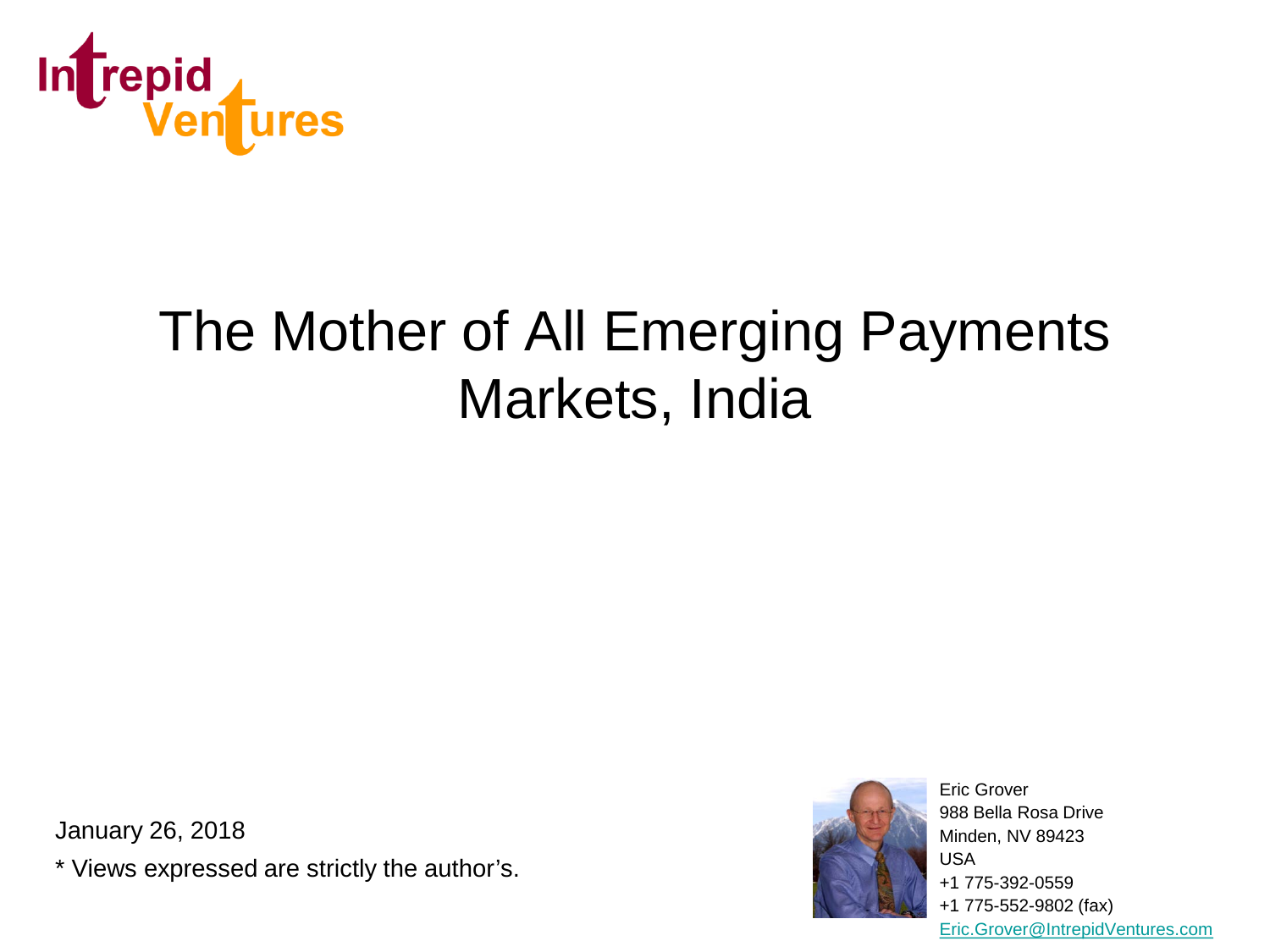# Epic battleground between traditional and nontraditional payment systems

- Prime Minister Modi's ballyhooed 2016 demonetization campaign invalidated the 500 and 1000-rupee notes, accounting for 87% of cash in circulation, and put a spotlight on the Indian payments market
- Cash remains dominant retail payment system, but demand for cash is down. As of October, 2017 cash was only 91% of the predemonitization level
- The demonization campaign was an inflection point, after which electronic transaction growth accelerated dramatically.
- Unlike China, the Indian market is open.
- Unlike the US, state and quasi-state regulators have played and continue to play a significant role directing the market.
- Card networks, U.S. tech titans, Chinese fintech giants, MNOs, digital-wallet-anchored payment networks, e-tailers and the National Payments Corporation of India, are among the major payments players.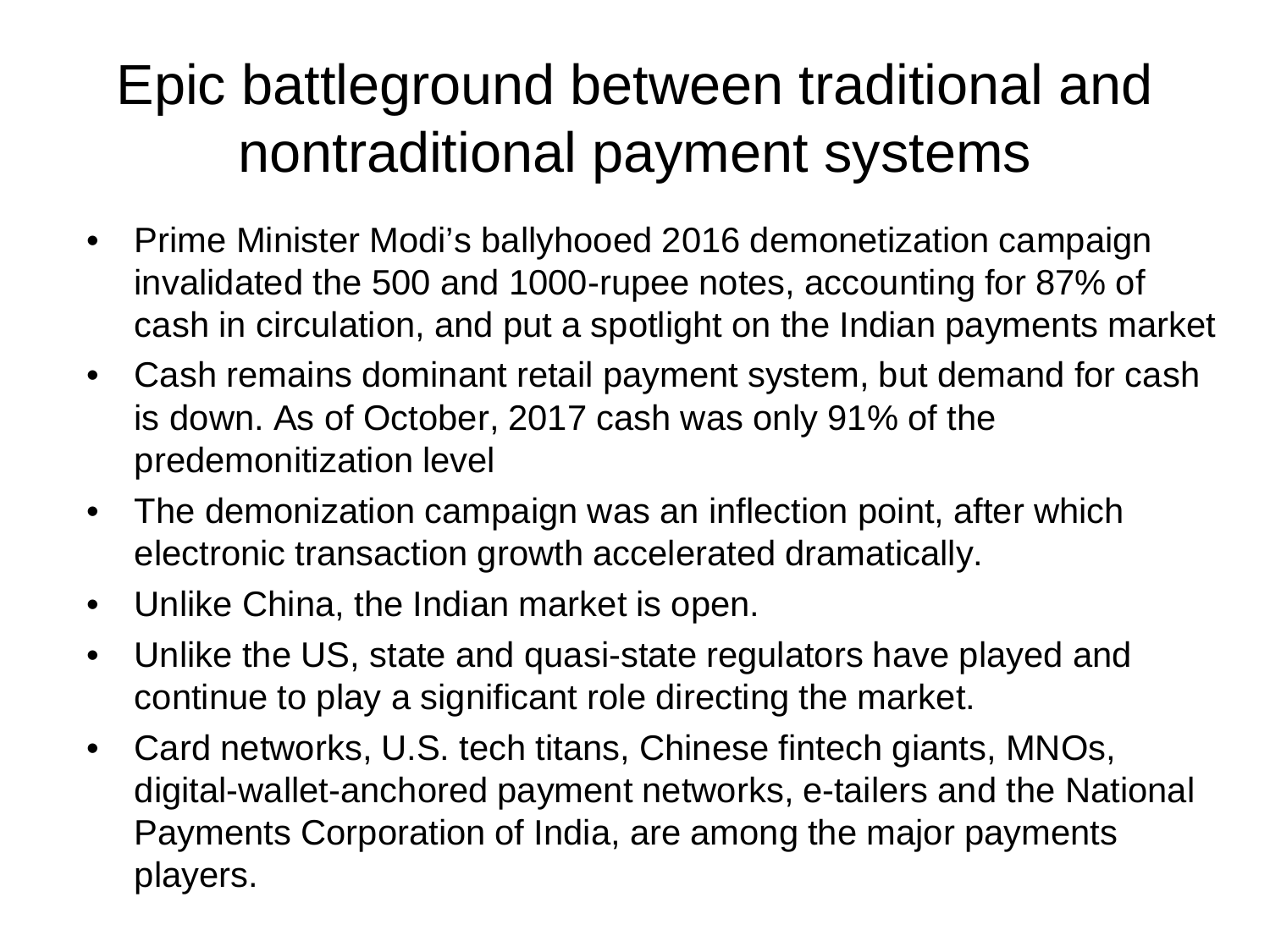### General-purpose card networks

- Mastercard, Visa and national champion Rupay.
- 820 million debit cards, 33 million credit cards.  $\sim$ a Only  $\sim$  40% of debit cards are active and they're used principally for cash. Withdrawals at 207 thousand ATMs. –a)
- On annual run-rate ~ 4.5 billion retail-card payments or 3.4 per capita.
- In September general-purpose credit and debit card payments increased 96% and 112% respectively yoy. –a)
- Of 35 to 40 million merchants, in September there were only 2.9 million pos terminals, but that's up  $96\%$  yoy.  $-a$ )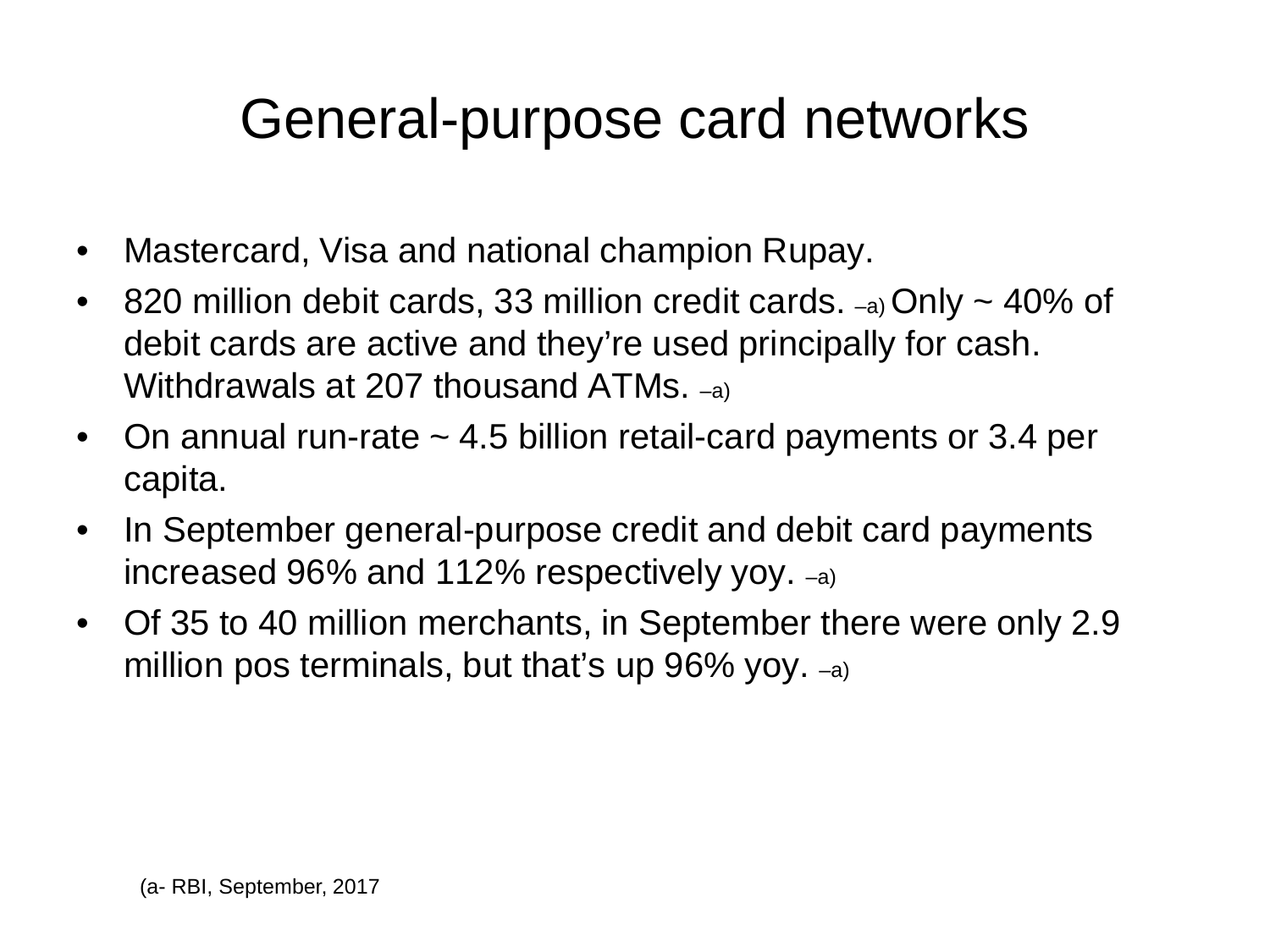### Rupay

- Rupay launched in 2012 by NPCI, initially as a debit network.
- In 2017 Rupay launched credit cards. Andhra Bank, Canara Bank, Corporation Bank, Central Bank, IDB, Punjab National Bank, Union Bank, Vijaya Bank, HDFC, and Punjab & Maharashtra Cooperative Bank were first banks to commit to issue Rupay credit cards
- Reciprocal acceptance with Discover
- Co-branding with JCB
- Mastercard and Visa have complained about an "invisible" government mandate for banks to issue Rupay debit cards, contending their ATM fees were cheaper.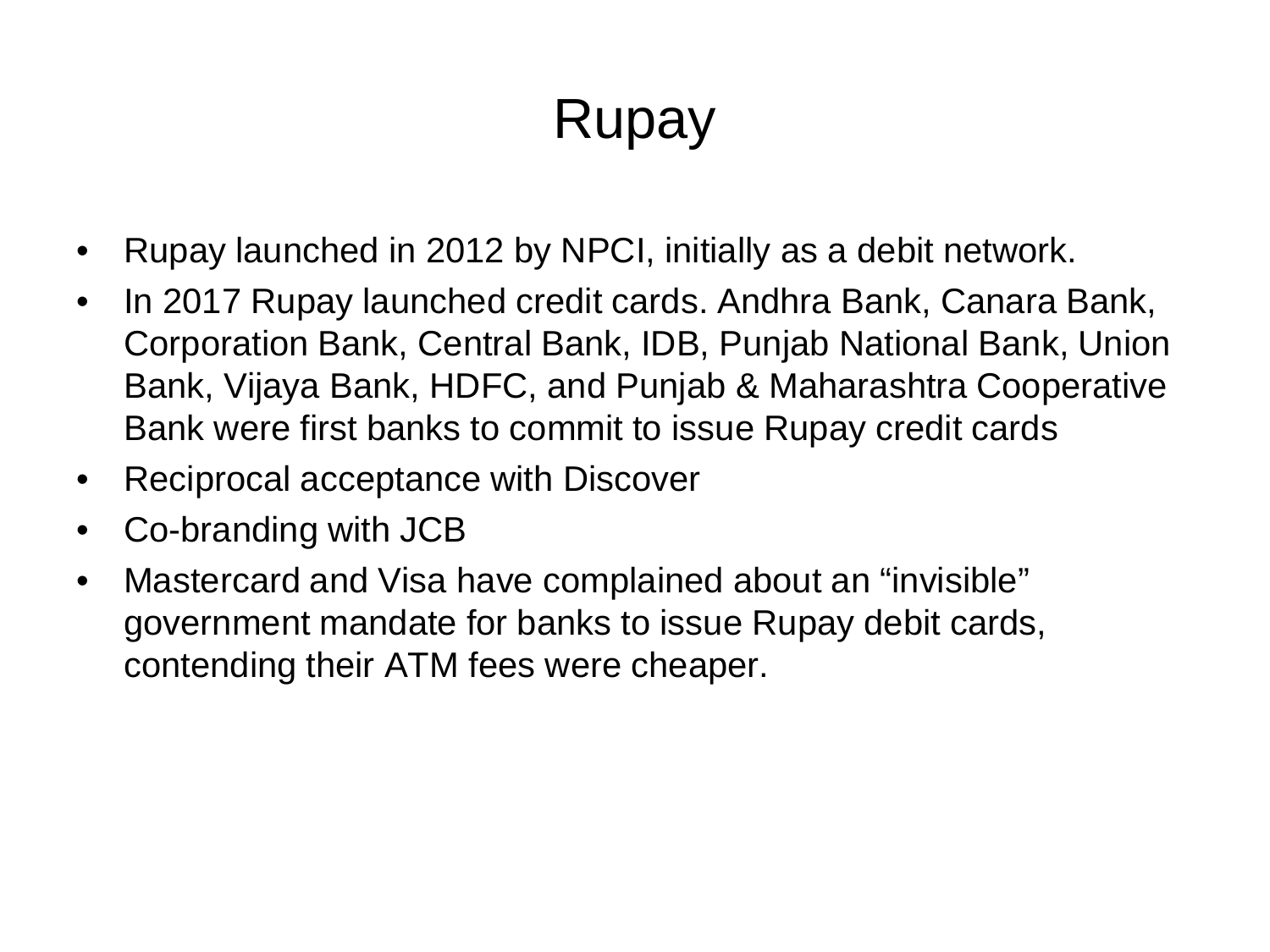# **NPCI**

- National interbank payments-processing utility set up in 2009
- Runs and processes for Rupay
- In 2016 launched the Unified Payments Interface (UPI), which is a payment scheme enabling instant mobile-phone-initiated bankaccount-to-bank-account payments and requests for payments.
- NPCI is the UPI-network processor. Switching is free. Payee and Payer PSPs – in many cases banks, support participation on both sides of the network.
- Banks have their own UPI apps. NPCI supports its own UPI app Bharat Interface for Money (BHIM).
- NPCI, Mastercard and Visa introduced a QR-code standard to facilitate payment-card use with small merchants and respond to Paytm.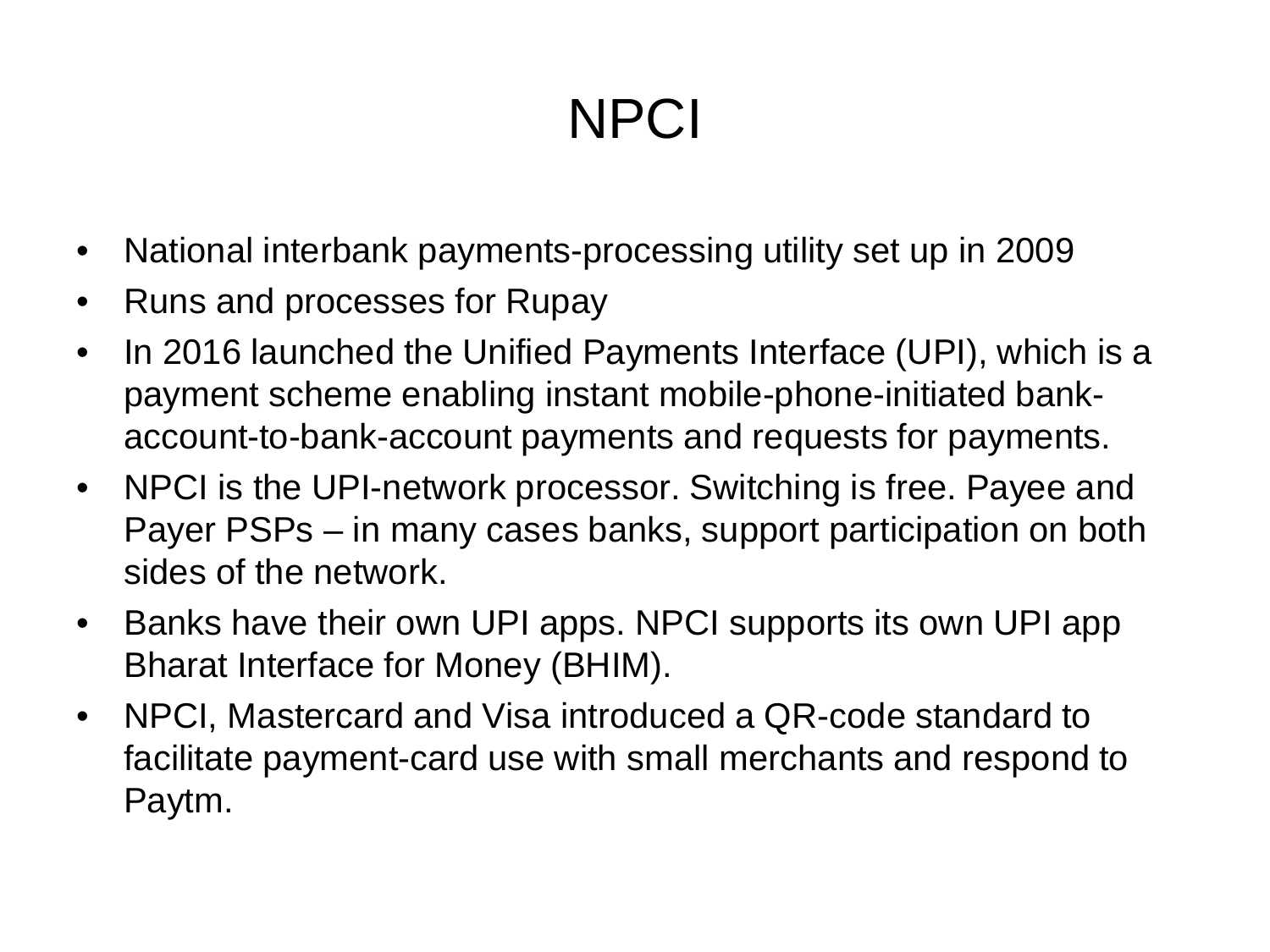### Aadhaar

- A national id database.
- 99% of adults registered
- 12-digit number tied to biometric data including ten fingerprints and two iris scans, photos addresses, and phone numbers.
- In theory voluntary, in practice compulsory
- Consumers must link Aadhaar ids to their bank accounts.
- Some India payments-stack architects dream of a free Aadhaarenabled retail network using UPI.



Can help traditional networks but also enable alternative competitor networks.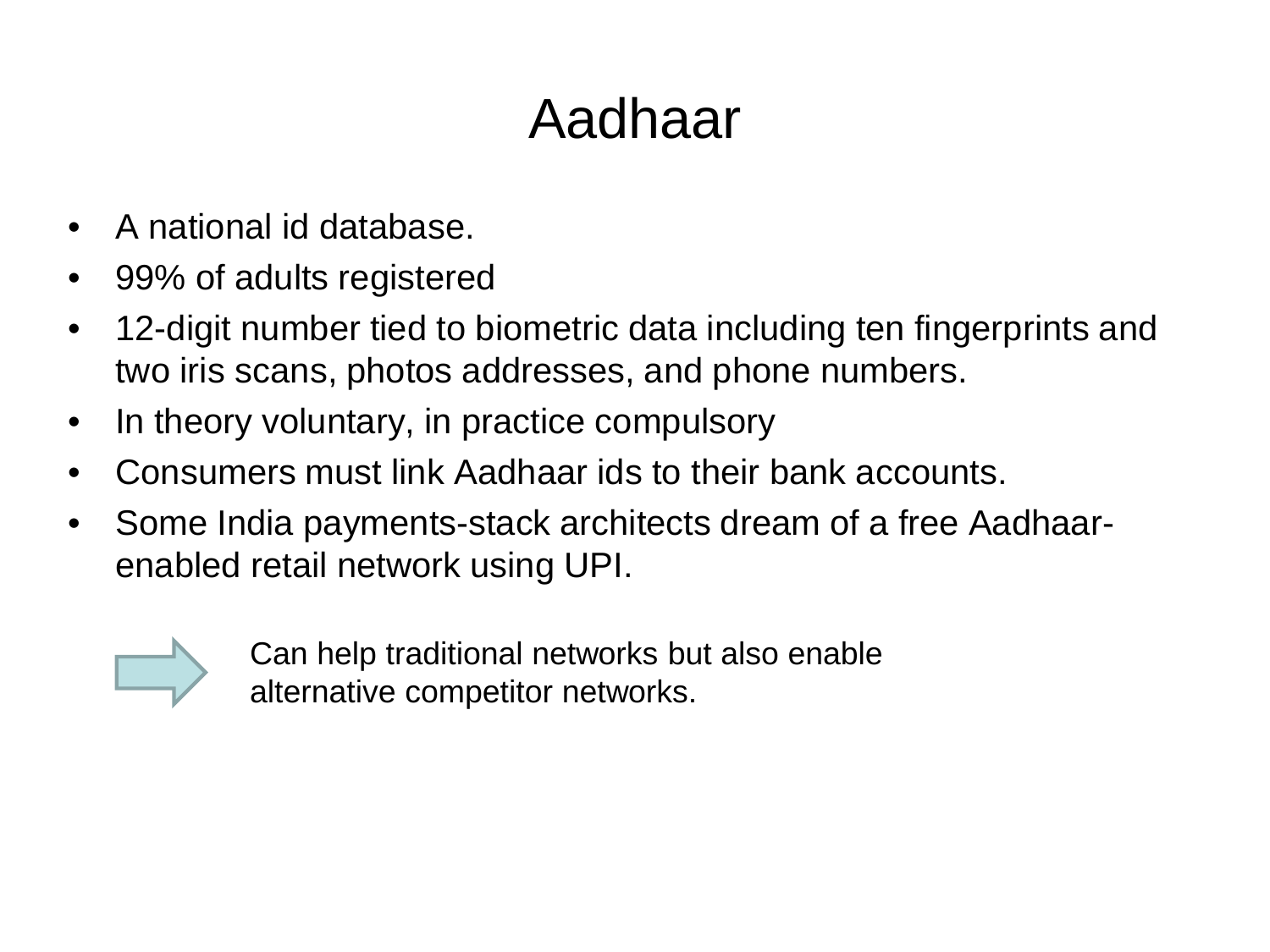### Price controls and subsidies

- In 2012 government imposed price controls on debit MDRs, capping them for transactions below \$30 at .75% and those above \$30 at 1%.
- In December, 2016 the RBI instructed banks and prepaid payment instrument licensees not to charge customers for UPI and Immediate Payment Service transactions under 1000 rupees – roughly \$15, for the first 3 months of 2017.
- In 2017 debit MDR fees for transactions under \$15 were further reduced to .25% and for transactions between \$15 and \$30 to .5%, but only for three months.
- Starting in January, 2018 for small merchants for traditional pos and online debit transactions the top permissible MDR will be .4%, capped at 200 rupees. For QR-code-based card transactions the top permissible debit MDR will be .3%, also capped at 200 rupees. For large merchants the maximum MDR for traditional pos and online debit transactions will be .9%, capped at 1000 rupees. For QR-code-based debit payments, the maximum MDR will be .8%, capped at 1000 rupees.
- Starting in January, for two years, the government will cover debit (card & QRcode) and UPI payments costs for small merchants.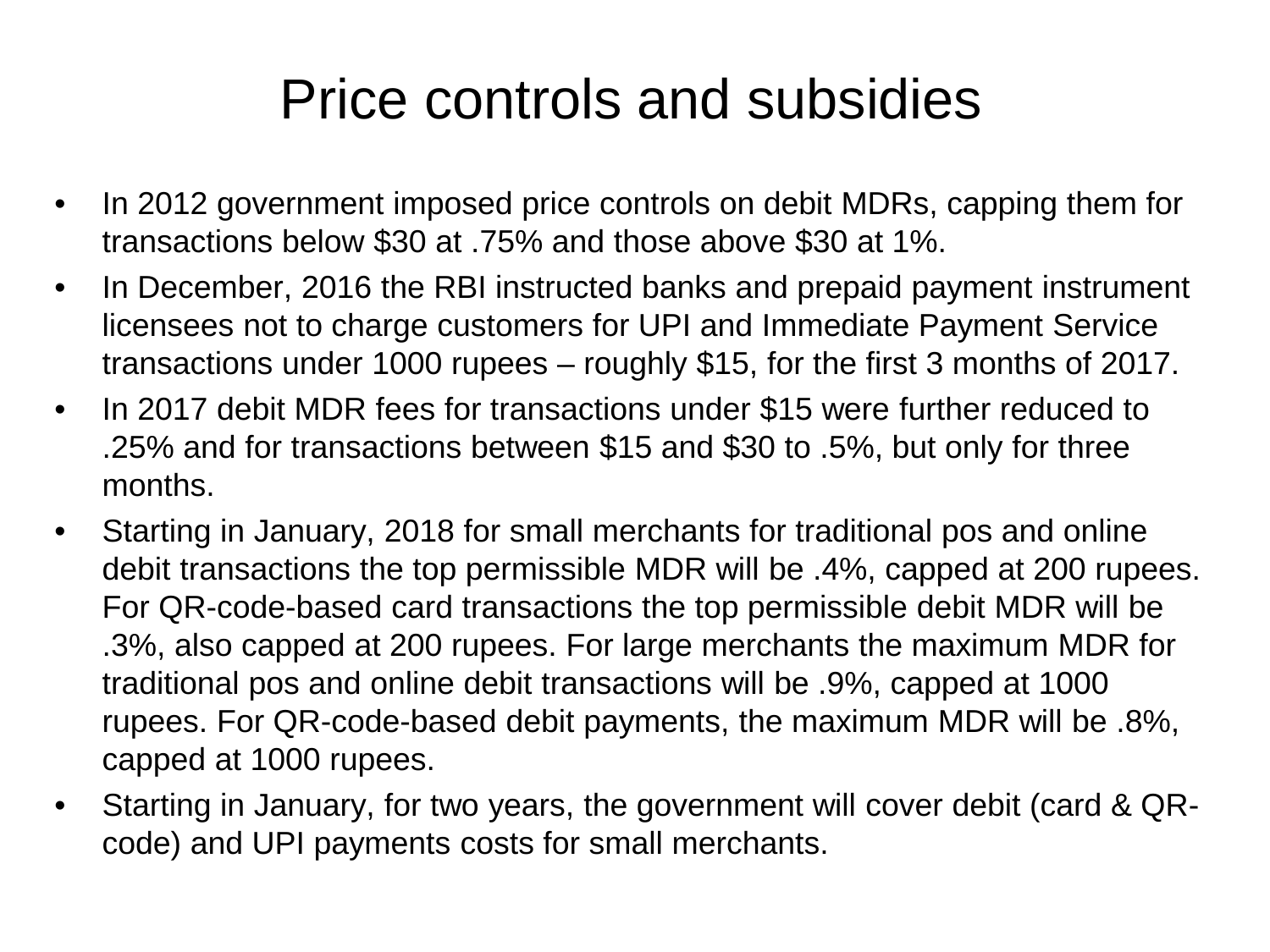# Paytm

- Largest nontraditional retail-payment system in India
- It's a payments bank, a branded payment network, the largest digital wallet in India with 275 million users, and has roughly 6 million merchants in its acceptance network
- Charges merchants 1.99% plus 18% general service tax
- In year ended March, 2017 Paytm had 1.5 billion transaction and \$5 billion payment volume
- Burning ~ \$200 million per year. CEO is aiming for 500 million users by 2020
- 11/2017 announced it's introducing co-branded instant digital credit.
- Introducing chat.
- Ant Financial and Softbank are primary investors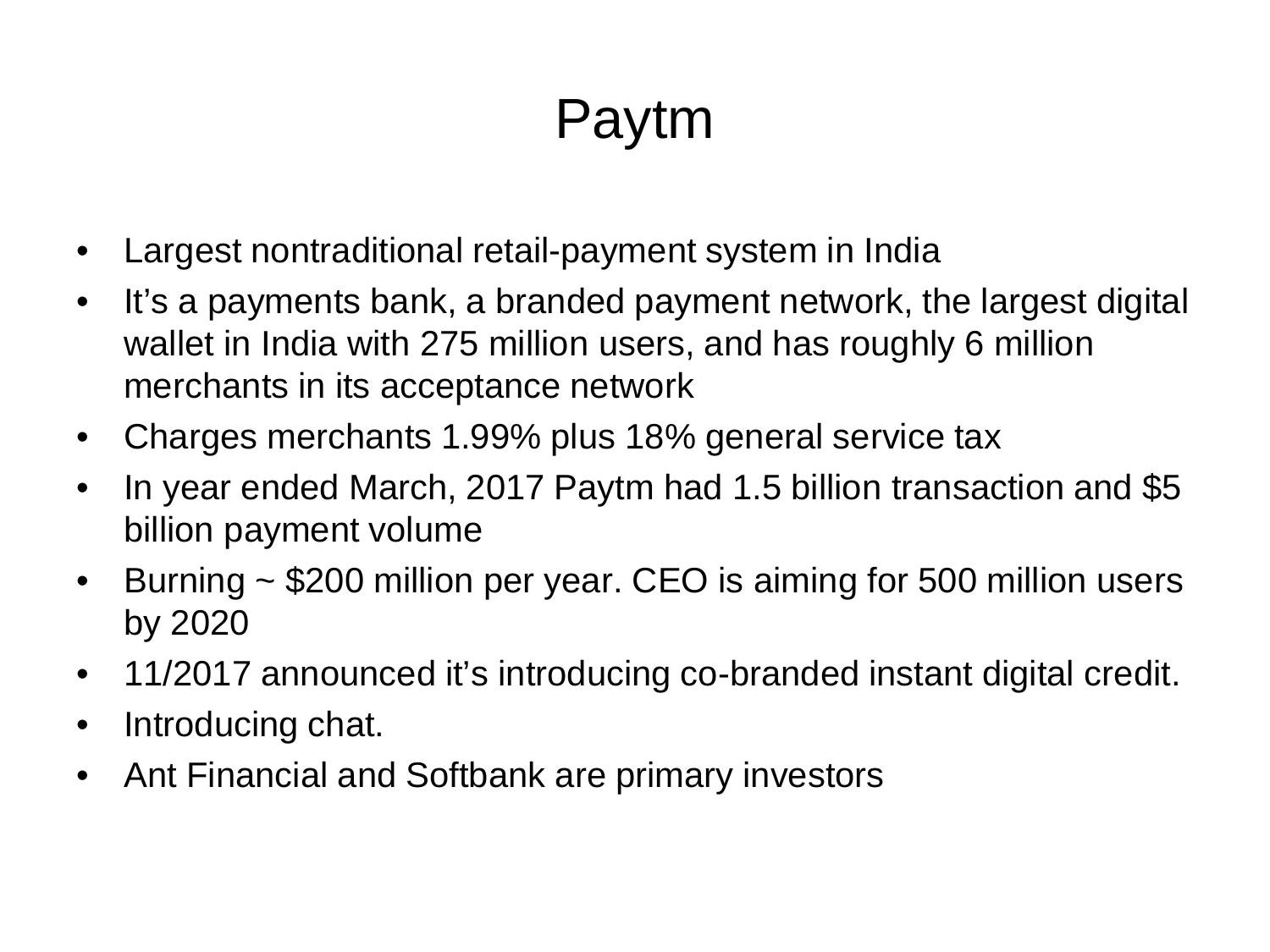# MobiKwik

- MobiKwik payment system supports mobile-phone recharge, P2P payments, bill payment, and retail payments for hotels, transport, gas stations, general stores, etc.
- Has 65 million users and 2 million merchants
- Boasted 400% increase in QR-code-based retail payments September, 2017 ytd –a)
- Backed by Sequoia, American Express and Bajaj Finance

### Hike

- Hike is a chat service with 100 million registered users.
- In June, 2017 Hike launched a payment service using UPI
- In August, 2017 Tencent led a \$175 million round in which Bharti participated, valuing Hike at \$1.4 billion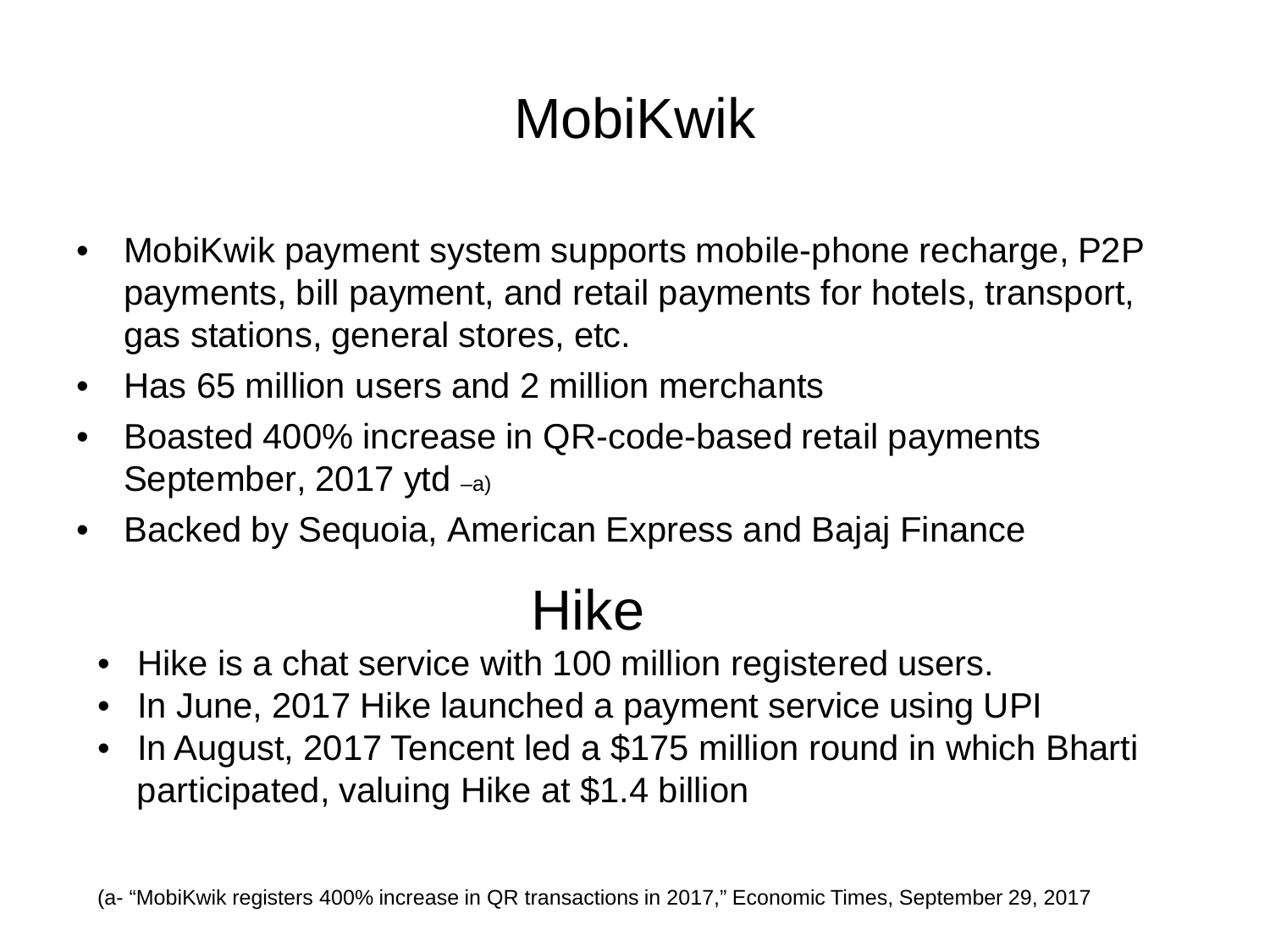# Google

- In September the search mammoth launched Tez, a P-to-P and retailpayment system.
- Uses NPCI UPI to draw funds from consumers' bank accounts
- In Tez's first 10 weeks it did 140 million transactions, enrolled  $\sim$  12 million consumers, signed up 525,000 businesses and 70 utilities and home services for bill payments.
- In October and November accounted for 70% of BHIM UPI transactions.
- Free for consumers and small businesses

### Facebook

- Facebook has 200 million WhatsApp users in India
- It's planning to launch a payments product embedded in chat.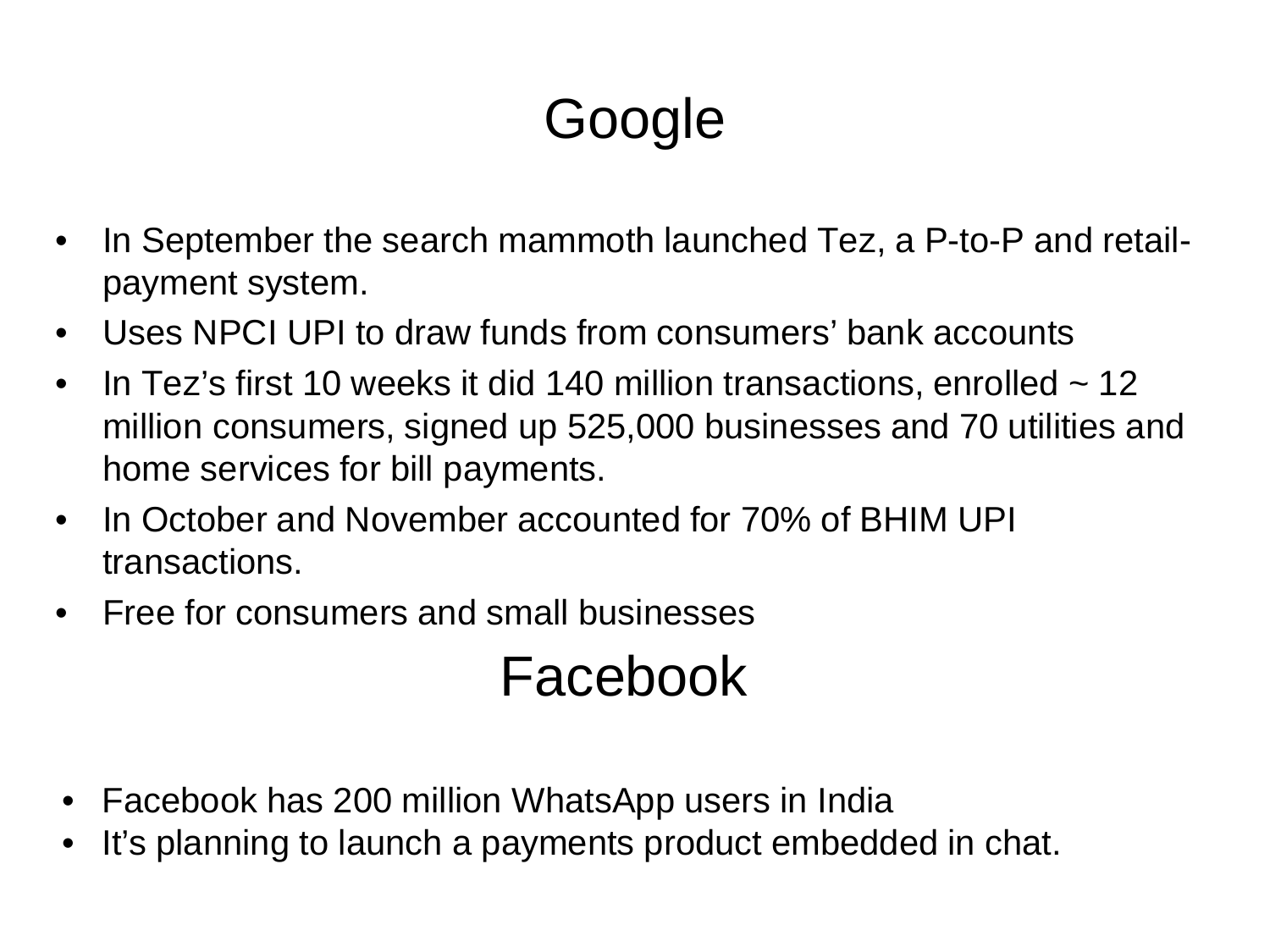#### Apple

- Apple SVP Eddy Cue said Apple Pay wants into the Indian market
- It has only  $\sim$  3% of the smartphone market, making Apple Pay a nonstarter.

#### Samsung

- Samsung Pay live in India
- Integrated UPI using Axis Bank as its PSP
- Linked to Paytm

#### Flipkart

• India's Amazon Flipkart has mobile-UPI app Phonepe, which enjoyed 800% transaction growth from December to August, 2017. –a) It has 25 thousand merchants.

#### Amazon

• Amazon is investing heavily and is India's leading e-tailer. It offers Amazon Pay to merchants off platform.

## PayPal

In November PayPal announced it was launching support for domestic payments. A bit late to a market that's red hot.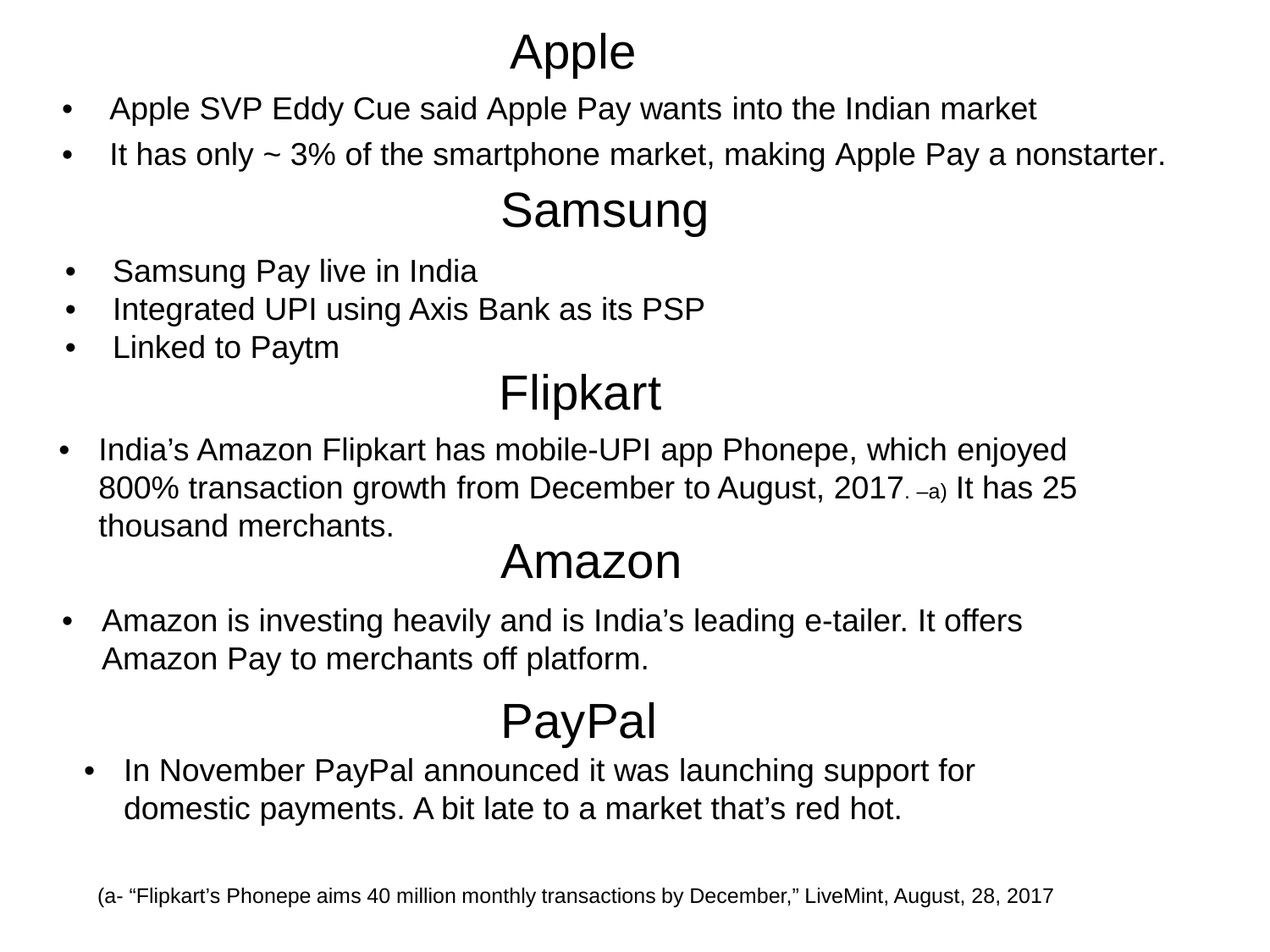# MNOs

- With 340 million smartphones, India is the world's second largest smartphone market after China.
- India's second-largest MNO Vodafone has M-Pesa which is the poster boy of successful emerging-market payment systems. It's the leading payment network in Kenya and active in 10 other emerging markets including India. Active in India since 2013, in January, 2017 M-Pesa had 8.4 million users, at which point it launched M-Pesa Pay for merchants.
- Bharti's MNO Airtel has Airtel Money, run through Airtel Payments Bank.